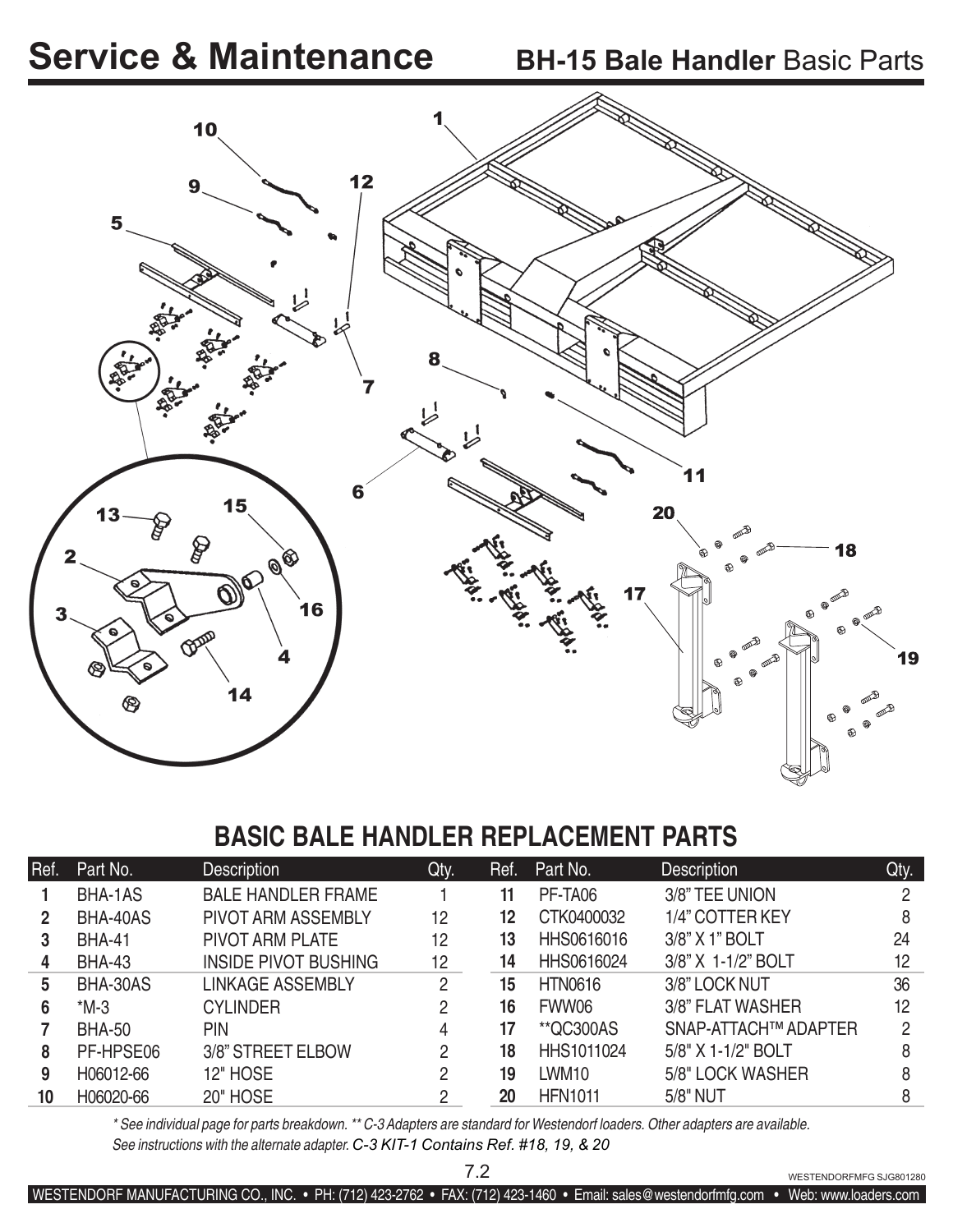

# **BASIC BALE HANDLER REPLACEMENT PARTS**

| Ref. | Part No.       | <b>Description</b> | Qty. | Ref. | Part No.          | <b>Description</b>    | Qty. |
|------|----------------|--------------------|------|------|-------------------|-----------------------|------|
|      | BHA-99A        | TOOTH              | 30   |      | BHA-25            | <b>SPACER WASHER</b>  | 6    |
|      | HHS0616040     | $3/8$ " x 2-1/2"   | 30   |      | CTK0400032        | 1/4" COTTER KEY       | 6    |
|      | BHA-98A        | <b>TOOTH CLAMP</b> | 30   |      | <b>HFN1011</b>    | 5/8" NUT              |      |
|      | <b>HTN0616</b> | 3/8" LOCK NUT      | 30   |      | LWM <sub>10</sub> | 5/8" LOCK WASHER      |      |
|      | BHA-20         | PIVOT TUBE         | 6    | 10   | HHS1011024        | $5/8$ " x 1-1/2" BOLT |      |

7.3 WESTENDORFMFG SJG801280

WESTENDORF MANUFACTURING CO., INC. • PH: (712) 423-2762 • FAX: (712) 423-1460 • Email: sales@westendorfmfg.com • Web: www.loaders.com